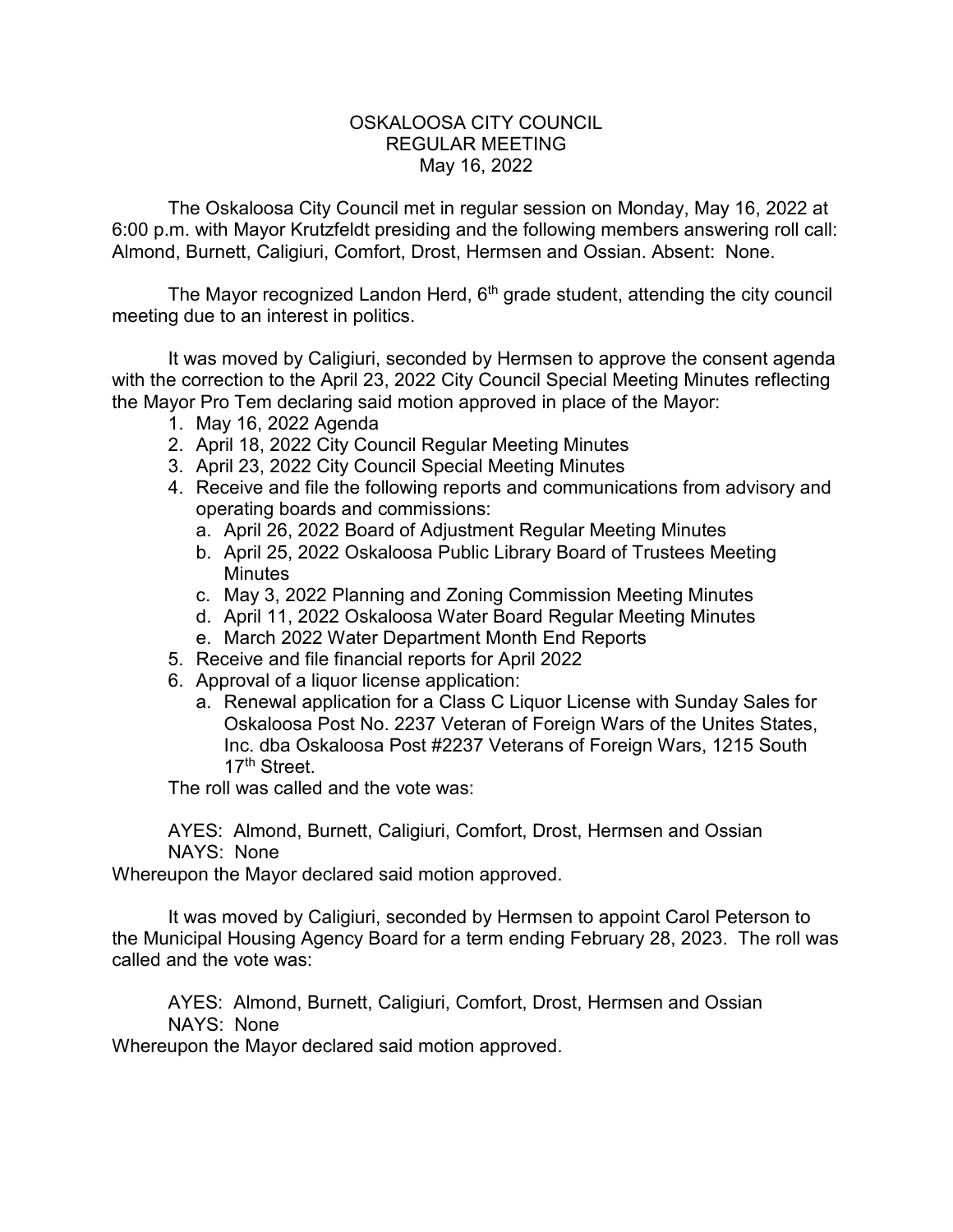It was moved by Caligiuri, seconded by Hermsen to execute an agreement with KB Engineering, LLC for consultant services on the Early Childhood Education and Recreation Center project. The roll was called and the vote was:

AYES: Almond, Burnett, Caligiuri, Comfort, Drost, Hermsen and Ossian NAYS: None

Whereupon the Mayor declared said motion approved.

It was moved by Caligiuri, seconded by Hermsen to authorize submittal of a Police Department body-worn camera (BWC) system grant application. The roll was called and the vote was:

AYES: Almond, Burnett, Caligiuri, Comfort, Drost, Hermsen and Ossian NAYS: None Whereupon the Mayor declared said motion approved.

Caligiuri introduced Resolution No. 22-05-62 entitled "RESOLUTION SCHEDULING A TIME FOR HEARING FOR CONSIDERING THE MATTER OF LEVYING A SPECIAL ASSESSMENT AGAINST THE PROPERTY OWNED BY FREDERICK TILLMAN AT 1215 3RD AVENUE WEST IN OSKALOOSA, IOWA FOR CLEAN UP TO ABATE A NUISANCE EXISTING PURSUANT TO OSKALOOSA MUNICIPAL CODE 8.08" and moved its approval. Hermsen seconded the motion. The roll was called and the vote was:

AYES: Almond, Burnett, Caligiuri, Comfort, Drost, Hermsen and Ossian NAYS: None

Whereupon the Mayor declared said resolution duly adopted.

Caligiuri introduced Resolution No. 22-05-63 entitled "RESOLUTION SETTING THE DATE FOR A PUBLIC HEARING FOR AN APPLICATION TO ANNEX PROPERTY GENERALLY LOCATED AT 2089 263RD STREET TO THE CITY OF OSKALOOSA" and moved its approval. Hermsen seconded the motion. The roll was called and the vote was:

AYES: Almond, Burnett, Caligiuri, Comfort, Drost, Hermsen and Ossian NAYS: None

Whereupon the Mayor declared said resolution duly adopted.

The Mayor announced this is the time and place for the public hearing to approve or deny the vacation and sale of the 120 foot by 16.5 foot section of the east-west alley adjacent to 209 North A Street. Jerry Slobe, 209 A Avenue West, and Loren Bolkema, 209 North A Street, commented. There were no written comments received. The Mayor declared said hearing closed.

Caligiuri introduced Resolution No. 22-05-64 entitled "RESOLUTION DENYING THE VACATION AND SALE OF THE 120 FOOT BY 16.5 FOOT SECTION OF THE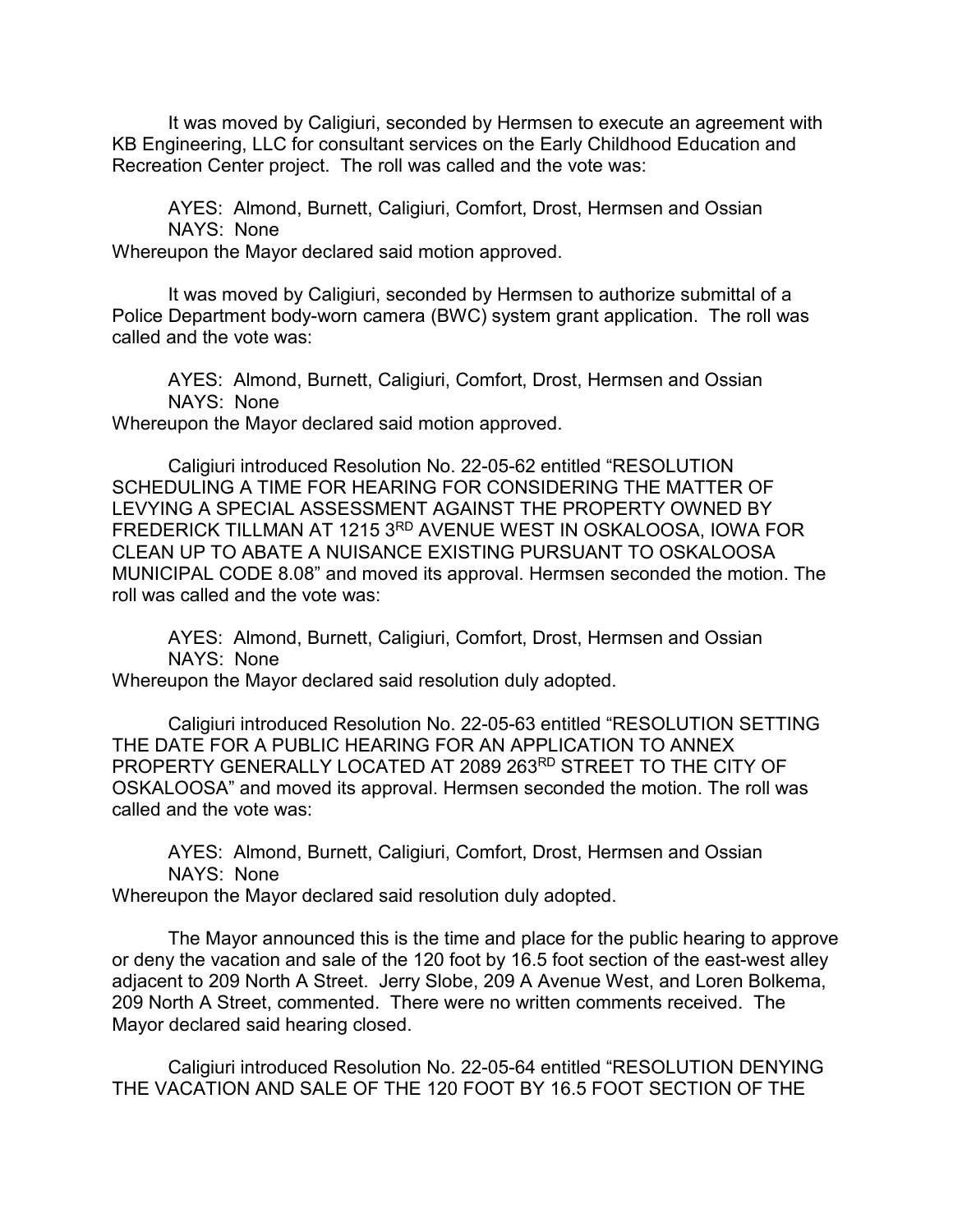EAST-WEST ALLEY ADJACENT TO 209 NORTH A STREET" and moved its approval. Drost seconded the motion. The roll was called and the vote was:

AYES: Burnett, Caligiuri, Drost and Ossian NAYS: Almond, Comfort and Hermsen Whereupon the Mayor declared said resolution duly adopted.

The Mayor announced this is the time and place for the public hearing to authorize the vacation and sale of the 133 foot by 16.5 foot section of the north-south alley adjacent to 308 North  $5<sup>th</sup>$  Street. There were no oral or written comments received. The Mayor declared said hearing closed.

Caligiuri introduced Resolution No. 22-05-65 entitled "RESOLUTION AUTHORIZING THE VACATION AND SALE OF THE 133 FOOT BY 16.5 FOOT SECTION OF THE NORTH-SOUTH ALLEY ADJACENT TO 308 NORTH 5TH STREET" and moved its approval. Comfort seconded the motion. The roll was called and the vote was:

AYES: Almond, Burnett, Caligiuri, Comfort, Drost, Hermsen and Ossian NAYS: None

Whereupon the Mayor declared said resolution duly adopted.

Brad Reiman, North Risk Partners, commented on the proposal for employee benefit and insurance programs for fiscal year 2023.

Caligiuri introduced Resolution No. 22-05-66 entitled "RESOLUTION ADOPTING PROPOSALS FOR EMPLOYEE BENEFIT AND INSURANCE PROGRAMS FOR FISCAL YEAR 2023" and moved its approval. Drost seconded the motion. The roll was called and the vote was:

AYES: Almond, Burnett, Caligiuri, Comfort, Drost, Hermsen and Ossian NAYS: None

Whereupon the Mayor declared said resolution duly adopted.

Caligiuri introduced Resolution No. 22-05-67 entitled "RESOLUTION ACCEPTING THE COMPLETION OF WORK BY DRISH CONSTRUCTION, INC. FOR THE MEADOW CREEK STREET RECONSTRUCTION PROJECT" and moved its approval. Ossian seconded the motion. The roll was called and the vote was:

AYES: Almond, Burnett, Caligiuri, Comfort, Drost, Hermsen and Ossian NAYS: None

Whereupon the Mayor declared said resolution duly adopted.

It was moved by Caligiuri, seconded by Drost to approve Pay Application No. 23 in the amount of \$129,683.36 to Graphite Construction Group for work completed on the